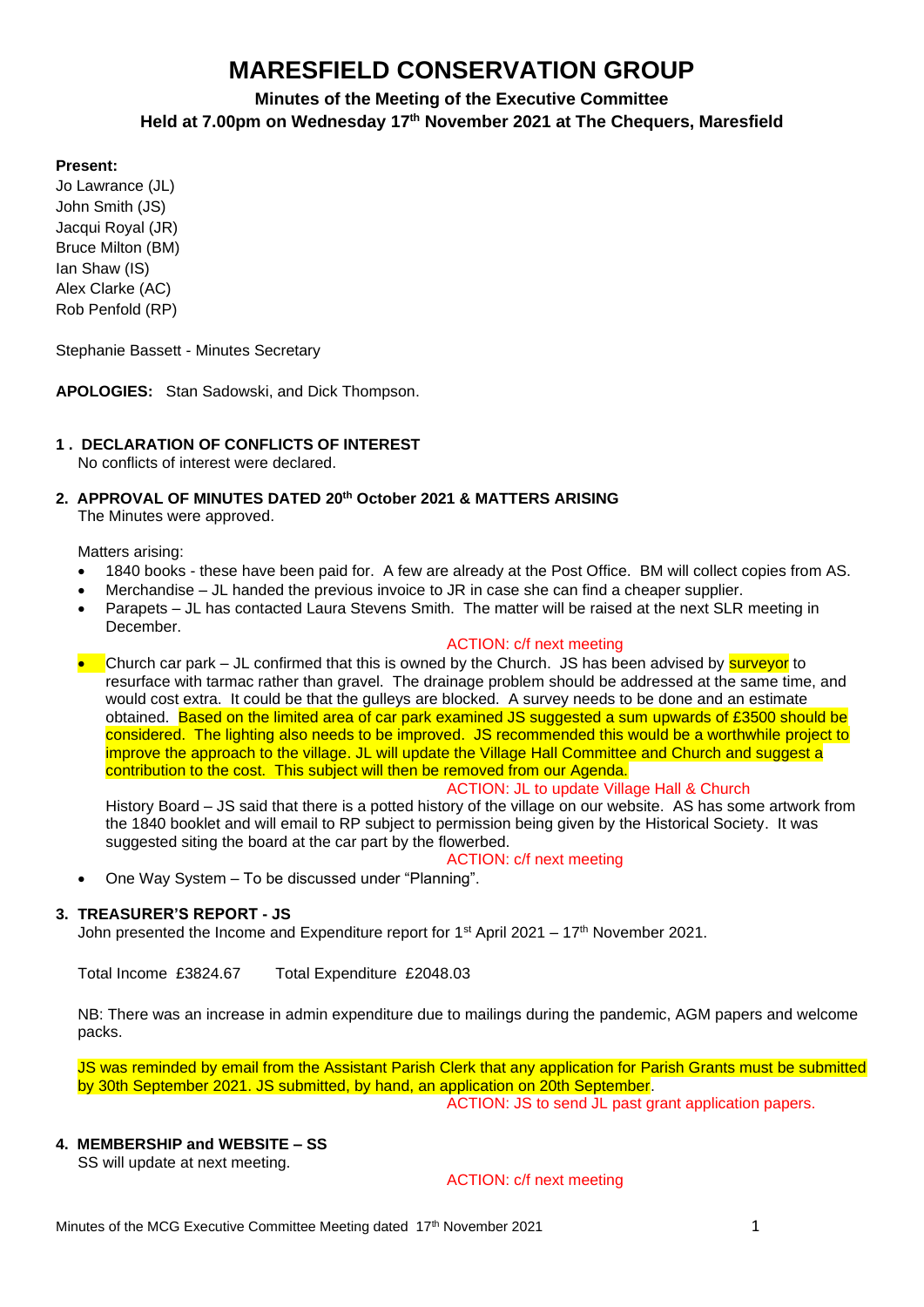# **5. FOOTPATHS GROUP UPDATE – JS**

JS handed out a report which was used in JL's article in the Parish Magazine. Since then Bruce has started has started to clear ivy growth from the shed at the back of the churchyard. Epicormic growth on the lime trees has been cut back. He confirmed that he had emphasised aspects of safety in the use of equipment to the soldiers working on the Lampool Verge.

JL thanked JS and BM for their work.

# **6. WINTER NEWSLETTER UPDATE – AC/JR**

Proof will be available next week. JS AGREED his email could be used for the Footpaths Group.

JL thanked AC for her work. JL is trying to expand awareness of the MCG and Bonners has agreed to send out a digital version of the newsletter in their next mailing.

A print run of 200 which should cover all members, the Post Office and Chequers was AGREED. SS is to contact collectors.

Planning for the Summer newsletter is to start in January.

RP arrived at this point

# **7. FORTHCOMING EVENTS**

**Xmas Tree – 11th December 4.30pm**

JS confirmed he will be choosing the tree next week. RP will be contacting Simon Young to pick it up 9am on the Saturday morning, and The Lodge to arrange permission to site the tree there. He will also arrange to borrow the tower from Gil Cumming.

#### ACTION: JS/RP

JL will be switching on the lights at 4.45pm and will give a small speech about the MCG. There will be a supper at 6.15pm at The Chequers after the Christmas Story Evening. MCG has booked a table for 8 people. Partners welcome.

#### **Quiz - March 12th 2022**

Cost to be £7.00. Tables of 6. Pat Palmer will be quizmaster. Still no questions yet. The format chosen by the Church for the Remembrance weekend worked well – coffee and dessert – with runners collecting food for their table. BYO nibbles. Bonners School parents to be invited. Publicity posters to be produced in the new year for display in the usual places to include bank details and reason for running quiz (to promote MCG projects). ACTION: RP to ask for Church guest list.

 SS to do a mailshot. JL to ask Rumy re quiz questions. JR to ask Baker family if they will prepare questions.

#### **Village Clean Up – April 2022**

JL still waiting to hear when Keep Britain Tidy date will be.

#### **Summer Supper – 2 nd July**

Village Hall booked. Will be catered. Last time DT hosted cheese and wine.

ACTION: c/f next meeting.

#### **AGM 2022 – 3rd May 2022**

JS confirmed he would be attending.

#### **8. BENCHES FOR BONNERS – JL/IS**

JL received a positive response from her meeting with head teacher and head of Friends. Bonners will email our newsletter to parents and would be happy for a Committee member to attend school assembly to talk about MCG – ideally someone from Footpaths Group.

IT WAS AGREED to purchase 2 rainbow coloured plastic benches (£355 + VAT each) and will help assemble them. ACTION: JL to write to School with copy to IS.

JL said the School has another project, converting an area in the school grounds to allotments. Maybe the Footpaths Group would be willing to help with this but we would need to check with the School re CRB checks.